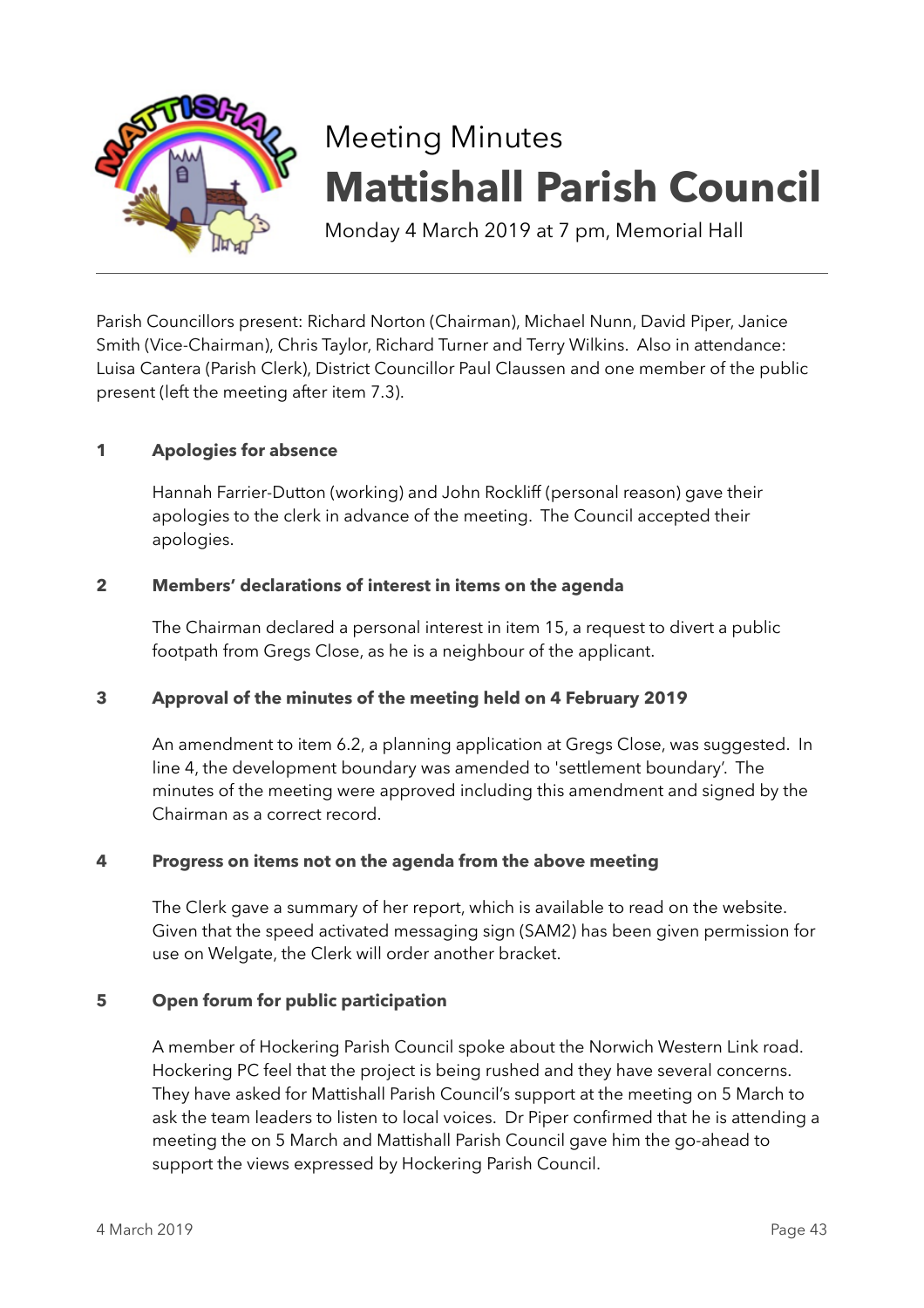## **6 Planning matters**

- 6.1 **Results of applications (decision taken by Breckland Council)** There were no results to report.
- 6.2 **Report and recommendations on planning applications from the Delivery and Monitoring Group (DMG) -** Comments will be sent to Breckland Council on the following applications:

3PL/2019/0062/F - Willow Lodge, Willow Close - Change of use of swimming pool building to dwelling with new double garage: Objection. The emerging Local Plan acknowledges that existing completions and commitments already meet Mattishall's minimum target for the plan period to 2036. It is, therefore, not necessary to permit further new housing. This site was not put forward in the call for sites for either the Neighbourhood Plan or the Local Plan. This application does not accord with policies HOU1, HOU4 and HOU5 of the Neighbourhood Plan.

The same comment was sent for 3PL/2019/0063/F - 18 Willow Close - New dwelling and double garage.

3PL/2019/0092/HOU - 4 All Saints Walk - Proposed single storey side extension - No objection.

3PL/2019/0119/LU - Bimbles, 12 Thynnes Lane - Move kitchen internally, creation of 2 new small windows in external wall (obscured glass): No objection.

## 6.3 **Discussion on the Breckland local plan modifications**

 The public consultation on the local plan runs ends on 1 April 2019. The plan has been independently examined by the Planning Inspector and the public is being asked to comment on his amendments. Parish Councillors were given access to the details on Breckland Council's website ahead of the meeting. The Council **RESOLVED** to respond to the consultation to say that it is happy with the amendments.

## **7 Updates from individual council members (for information only)**

## 7.1 **Data collected from the SAM2 (speed awareness messaging sign)**

The equipment is currently sited on Dereham Road. Looking back at the data from when the SAM2 was in Mill Street, a speed of 75 mph was recorded at 4 pm on a weekday last month and 500 vehicles drove 35 mph or more (out of 15,000 movements during a 4-month period).

## 7.2 **Norwich Western Link**

This item was discussed during public participation. Dr Piper will report back at the April meeting.

7.3 A number of highways issues were raised by councillors. The Clerk will research these.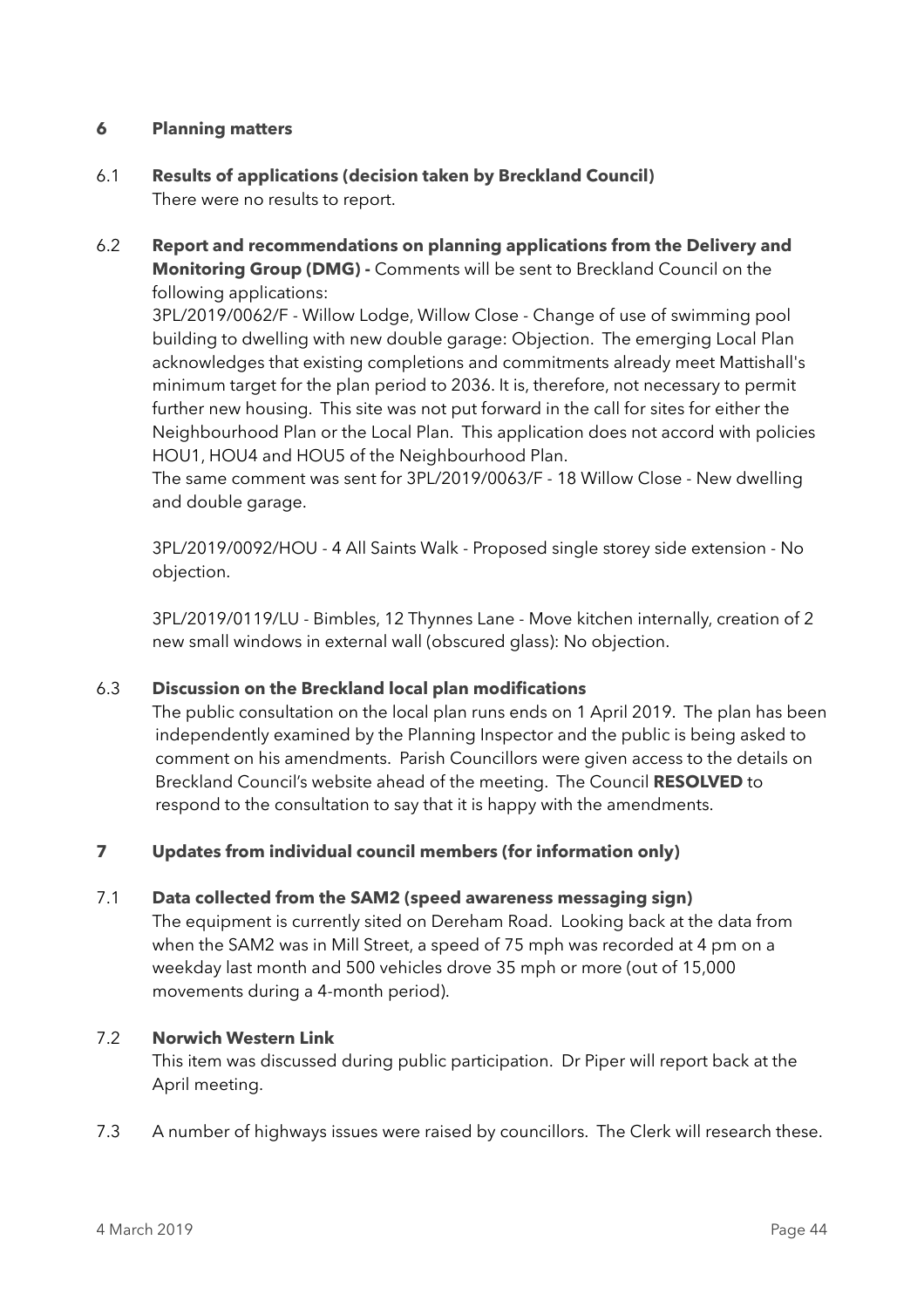## **8 Update from the Barlow Charity**

Dr Piper reported that the ground rents on the homes at Old School Green will be increased from 1 April 2019. The trees in front of the houses are due to be topped shortly.

#### **9 Events**

## 9.1 **Update on organisation of an Easter event**

Plans are progressing well for an event on Bank Holiday Monday (22 April). The Clerk was asked to write to a local chocolate producer to ask for any Easter egg donations.

## 9.2 **Preparation for Norfolk Day**

A working group will work on the preparation for this July event. Members of the group are Mrs Smith, Dr Piper, Mrs Farrier-Dutton and Mr Taylor. An update will be given at the next meeting.

#### **10 Youth club**

## 10.1 **Update from February's weekly sessions**

Mr Nunn reported that he had attended a memorial hall committee meeting to discuss use of outdoor space during the Summer by the youth club. The committee agreed to the request, although they did not agree to a basketball hoop being fitted outside. A member of the cricket club has offered to spend an evening with the children teaching them cricket, which the youth club is keen to do. Mr Nunn has written an article for the village magazine about the youth club. Mr Nunn was thanked for attending the committee meeting.

#### 10.2 **Purchase of equipment using the outdoor sport and play grant**

The Clerk provided councillors with a list of equipment asked for by the youth club. The Council **RESOLVED** to spend £360 from the outdoor sport and play grant on equipment for the youth club.

#### **11 Naming the play area**

Mrs Smith asked the council to consider naming the play area after someone in the village. It was felt that the play area should continue to be called the Mattishall Play Area, although asked Mrs Smith to discuss how the family feels about a commemorative plaque for a bench at the play area.

## **12 Discussion on the possibility of setting up Speed Watch for Mattishall**

Mr Wilkins spoke to explain that he is willing to be the Speed Watch coordinator for Mattishall. This involves organising a small team that meets regularly to monitor traffic speeds on the busiest village roads. The Clerk will advertise for volunteers in Miscellanea. The Council **RESOLVED** that Mr Wilkins will lead on the Speed Watch project.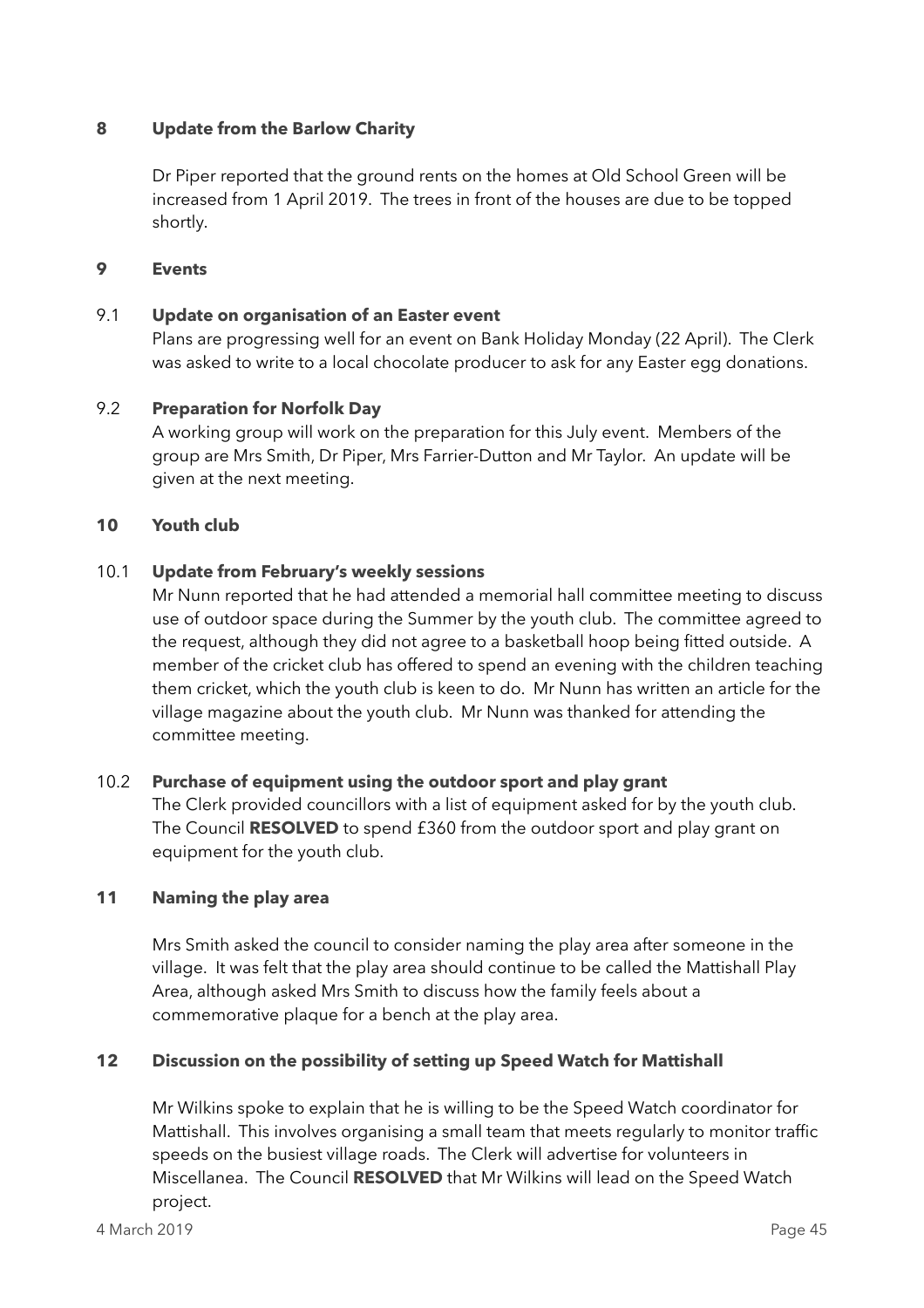#### **13 Discussion on the scope of repair work required to the cemetery wall**

 The handyman provided a thorough breakdown of the work required to repair the cemetery wall. The wall on both sides at the cemetery entrance has several large cracks, some from the top of the wall to ground level. The handyman is willing to undertake the work and suggests that reinforcement of the brickwork should stabilise the wall sufficiently to make it safe and restore its appearance. The estimated cost of the work, including materials and labour, is £200. The Council **RESOLVED** to appoint Mr Cresswell [handyman] to repair the cemetery wall. Mr Turner offered to assist Mr Cresswell.

## **14 Discussion on the scope of repair work required to the cemetery gate**

The cemetery gates are difficult to open and close due to a problem with the left-hand gate hinge and possibly also the post. The handyman has given his evaluation of the work required and the Clerk will seek quotations and appoint a contractor if the work is under £300.

# **15 Request to divert public footpath 13 from Gregs Close to south of the play area (linking to footpath 5a)**

The Green Infrastructure Officer at Norfolk County Council received a request from the agent for the proposed self-build development at Gregs Close to divert footpath 13. The agent claims that this will correct a long-standing anomaly on the definitive map, and would re-route the path to reflect what is being used on the ground. The diversion retains the rural aspect of FP13 (behind the proposed housing) but there will also be an alternative footway for users along Gregs Close which will be adopted. The Council **RESOLVED** to send a comment to Norfolk County Council to favour the proposal. The agent also proposed a surfaced link to the play area. This will need further discussion with the agent as the play area gate is locked and is likely to remain locked for the foreseeable future. Access to the play area is from Dereham Road.

## **16 Finance**

# 16.1 **Consideration of subscription renewal to the Society of Local Council Clerks**  The Clerk asked if the Council would be willing to pay the annual subscription renewal to the SLCC. The Clerk explained that she felt the subscription was valuable, particularly their regular newsletter, in helping her to keep up to date with council procedures and best practice. The Council **RESOLVED** to renew subscription to the

## 16.2 **Payment of accounts list**

The Council **RESOLVED** to approve the payments list (refer to final page).

SLCC for the coming year, commencing 1 April.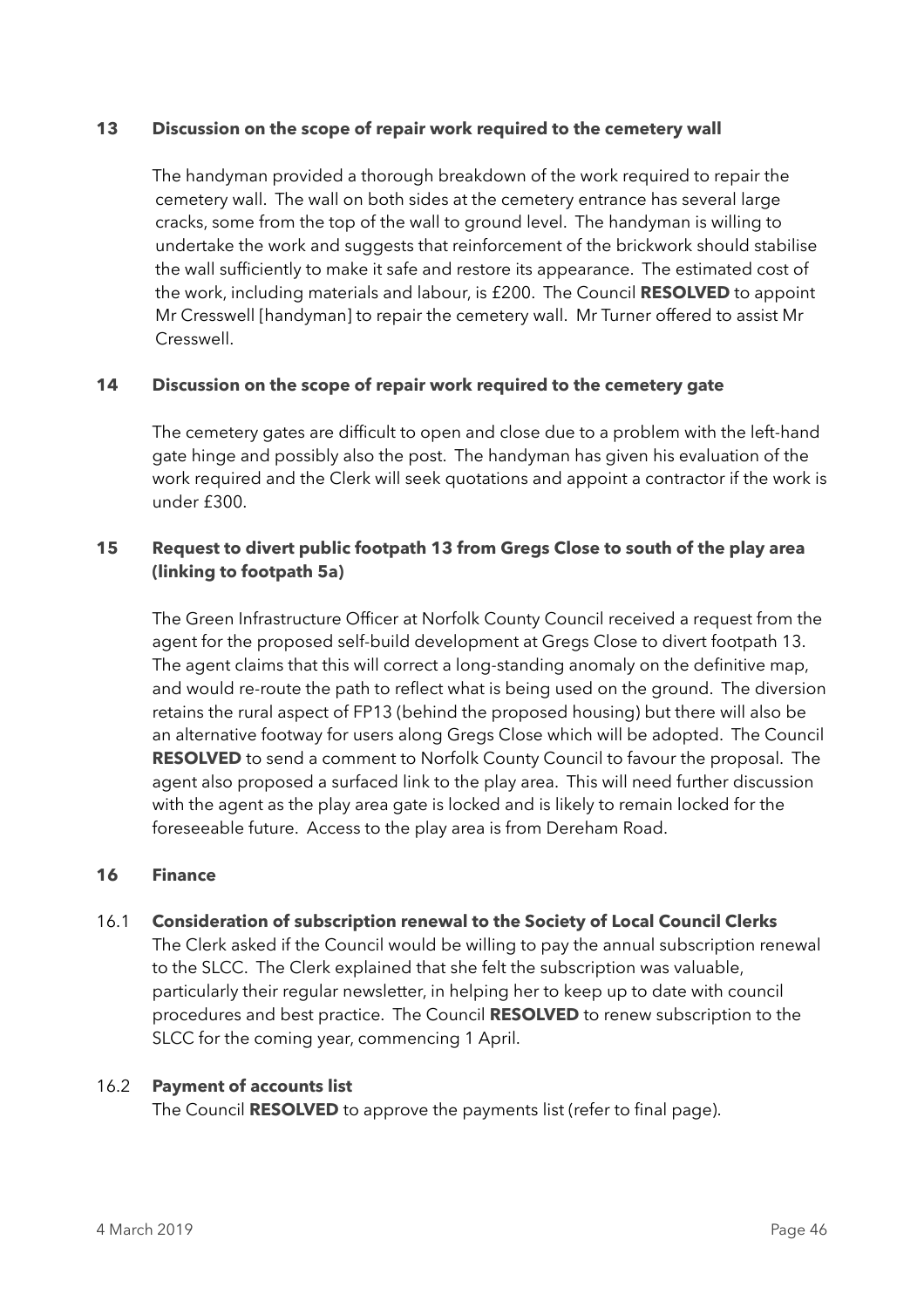#### 16.3 **Review of the financial risk assessment document**

The Clerk presented the document recommending a few minor amendments. The Council **RESOLVED** to approve the document with the amendments presented. The next review is due March 2020.

#### 16.4 **Review of the general risk assessment document**

The Clerk presented the document with one suggestion for removal of the 2-3 year plan as this isn't something that the council has created. The Council **RESOLVED** to approve the document with the amendment presented. The next review is due March 2020.

## **17 Data protection policies**

As the new General Data Protection Regulation (GDPR) came into force in May 2018, the Clerk reviewed the three GDPR documents. The policy and information audit were recommended for approval without amendment, and the privacy notice had one suggested amendment (to add a hyperlink to the Information Commissioner's website). The Council **RESOLVED** to approve all three documents. The information audit must be reviewed once a year (next due in March 2020); the other two documents will be reviewed in March 2021.

## **18 Correspondence**

The correspondence was available for councillors to read. Dr Piper asked to attend the Breckland Town and Parish Council forum on 21 February.

## **19 Consideration of re-election of Diana Talbot to the Mattishall & Burgh Charity**

The Council **RESOLVED** to approve the re-election of Mrs Diana Talbot for a period of 4 years from 1 March 2019.

#### **20 Items for the next meeting agenda (Monday 1 April 2019)**

No items were mentioned.

# **21 The Council resolved (under the Public Bodies Admission to Meetings Act 1960) to exclude the members of the public and press for the following confidential item: Report on the outcome of the Clerk's appraisal held in late February**

The Chairman and Mrs Farrier-Dutton met with the Clerk to undertake the Clerk's annual appraisal. The Council **RESOLVED** to approve the recommended 2% cost of living pay increase recommended by the SLCC and NALC from 1 April 2019.

The Chairman closed the meeting at 9.30 pm.